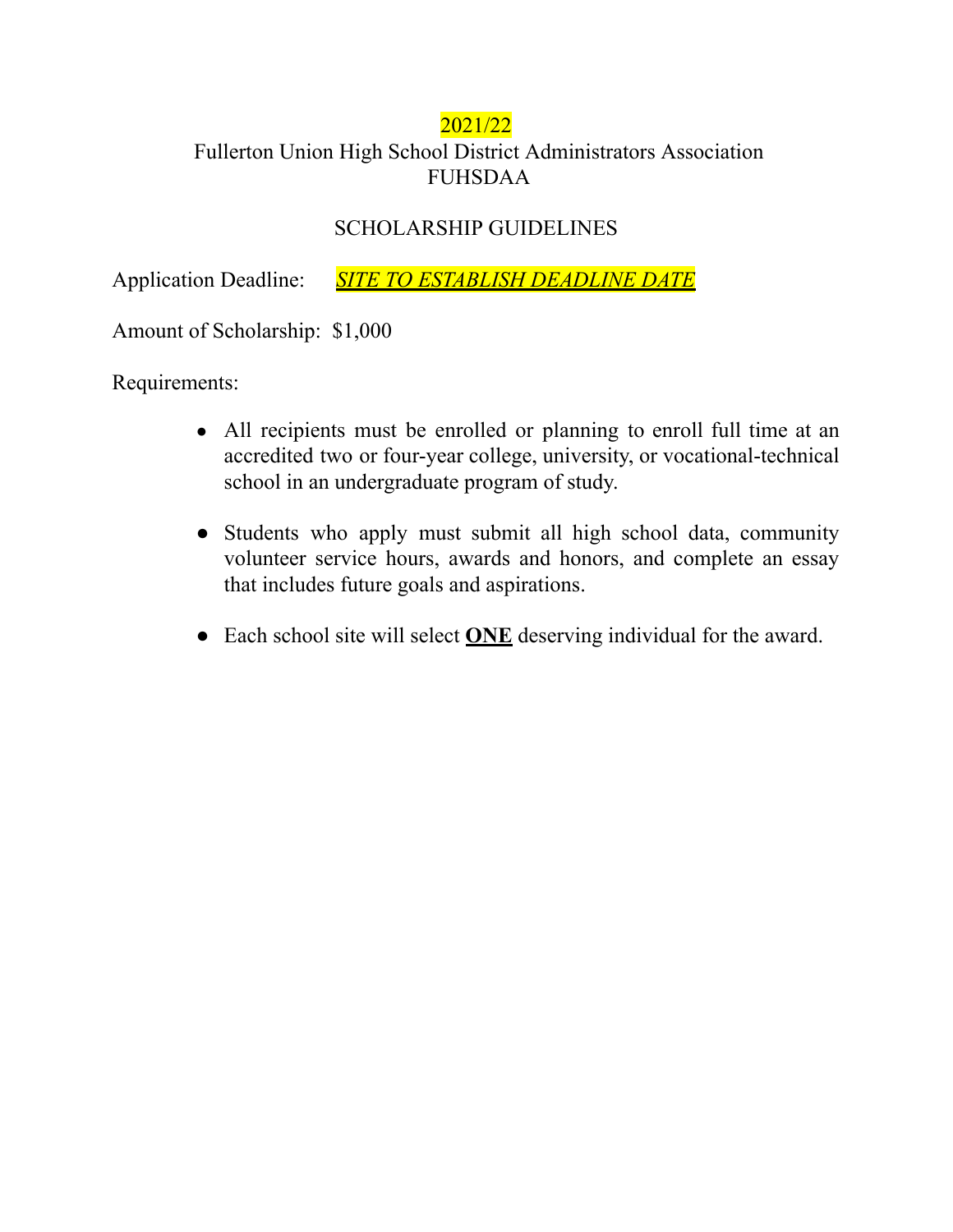| HIGH SCHOOL: |
|--------------|
|--------------|

### **Fullerton Joint Union High School District**

DO NOT WRITE IN THIS SPACE

GPA

# **FUHSDAA SCHOLARSHIP APPLICATION**

School Deadline: May 3, 2022

| PERSONAL INFORMATION                                                                                                                                                                                                                                 |                     |                                                                                                                                                                                                                                                                                                                                                                                                                  |  |  |
|------------------------------------------------------------------------------------------------------------------------------------------------------------------------------------------------------------------------------------------------------|---------------------|------------------------------------------------------------------------------------------------------------------------------------------------------------------------------------------------------------------------------------------------------------------------------------------------------------------------------------------------------------------------------------------------------------------|--|--|
| Name<br><u> 1989 - Johann Stein, Amerikaansk politiker († 1908)</u><br>(First)<br>(Last)                                                                                                                                                             |                     | (Middle)                                                                                                                                                                                                                                                                                                                                                                                                         |  |  |
|                                                                                                                                                                                                                                                      |                     |                                                                                                                                                                                                                                                                                                                                                                                                                  |  |  |
| Address<br>(Street number and name)                                                                                                                                                                                                                  | $\overline{(City)}$ | (Zip Code)                                                                                                                                                                                                                                                                                                                                                                                                       |  |  |
| Phone $\qquad \qquad$                                                                                                                                                                                                                                |                     |                                                                                                                                                                                                                                                                                                                                                                                                                  |  |  |
|                                                                                                                                                                                                                                                      |                     |                                                                                                                                                                                                                                                                                                                                                                                                                  |  |  |
| Father's Name                                                                                                                                                                                                                                        |                     |                                                                                                                                                                                                                                                                                                                                                                                                                  |  |  |
|                                                                                                                                                                                                                                                      |                     |                                                                                                                                                                                                                                                                                                                                                                                                                  |  |  |
|                                                                                                                                                                                                                                                      |                     |                                                                                                                                                                                                                                                                                                                                                                                                                  |  |  |
| Mother's Name                                                                                                                                                                                                                                        |                     |                                                                                                                                                                                                                                                                                                                                                                                                                  |  |  |
|                                                                                                                                                                                                                                                      |                     |                                                                                                                                                                                                                                                                                                                                                                                                                  |  |  |
|                                                                                                                                                                                                                                                      |                     |                                                                                                                                                                                                                                                                                                                                                                                                                  |  |  |
| Name(s)<br>Occupation experience and the contract of the contract of the contract of the contract of the contract of the contract of the contract of the contract of the contract of the contract of the contract of the contract of the<br>Employer |                     |                                                                                                                                                                                                                                                                                                                                                                                                                  |  |  |
| <b>POST HIGH SCHOOL PLANS</b>                                                                                                                                                                                                                        |                     |                                                                                                                                                                                                                                                                                                                                                                                                                  |  |  |
| <b>VOCATIONAL INFORMATION</b>                                                                                                                                                                                                                        |                     |                                                                                                                                                                                                                                                                                                                                                                                                                  |  |  |
| Career Choice                                                                                                                                                                                                                                        |                     |                                                                                                                                                                                                                                                                                                                                                                                                                  |  |  |
| School Choice                                                                                                                                                                                                                                        | 2.                  | <u> 1989 - Johann Stein, mars an deus Amerikaansk kommunister (</u>                                                                                                                                                                                                                                                                                                                                              |  |  |
| <b>COLLEGE INFORMATION</b>                                                                                                                                                                                                                           |                     |                                                                                                                                                                                                                                                                                                                                                                                                                  |  |  |
| Career Choice                                                                                                                                                                                                                                        |                     | 2. $\frac{1}{\sqrt{1-\frac{1}{2}}\sqrt{1-\frac{1}{2}}\sqrt{1-\frac{1}{2}}\sqrt{1-\frac{1}{2}}\sqrt{1-\frac{1}{2}}\sqrt{1-\frac{1}{2}}\sqrt{1-\frac{1}{2}}\sqrt{1-\frac{1}{2}}\sqrt{1-\frac{1}{2}}\sqrt{1-\frac{1}{2}}\sqrt{1-\frac{1}{2}}\sqrt{1-\frac{1}{2}}\sqrt{1-\frac{1}{2}}\sqrt{1-\frac{1}{2}}\sqrt{1-\frac{1}{2}}\sqrt{1-\frac{1}{2}}\sqrt{1-\frac{1}{2}}\sqrt{1-\frac{1}{2}}\sqrt{1-\frac{1}{2}}\sqrt{$ |  |  |
| School Major                                                                                                                                                                                                                                         |                     | 2.                                                                                                                                                                                                                                                                                                                                                                                                               |  |  |
| <b>STUDENT EMPLOYMENT</b>                                                                                                                                                                                                                            |                     |                                                                                                                                                                                                                                                                                                                                                                                                                  |  |  |
|                                                                                                                                                                                                                                                      |                     |                                                                                                                                                                                                                                                                                                                                                                                                                  |  |  |
| Do you plan to work in college? Yes<br>$No$ <sub>______</sub>                                                                                                                                                                                        |                     |                                                                                                                                                                                                                                                                                                                                                                                                                  |  |  |

#### **ESSAY REQUIREMENT**

Please submit a personal letter of application addressed to "To Whom It May Concern" in which you explain your background, goals for the future, plans to achieve these goals, financial explanation not already included in this application and any other pertinent information you feel should be known. Important: YOUR PERSONAL LETTER SHOULD BE TYPED, SIGNED AND DATED.